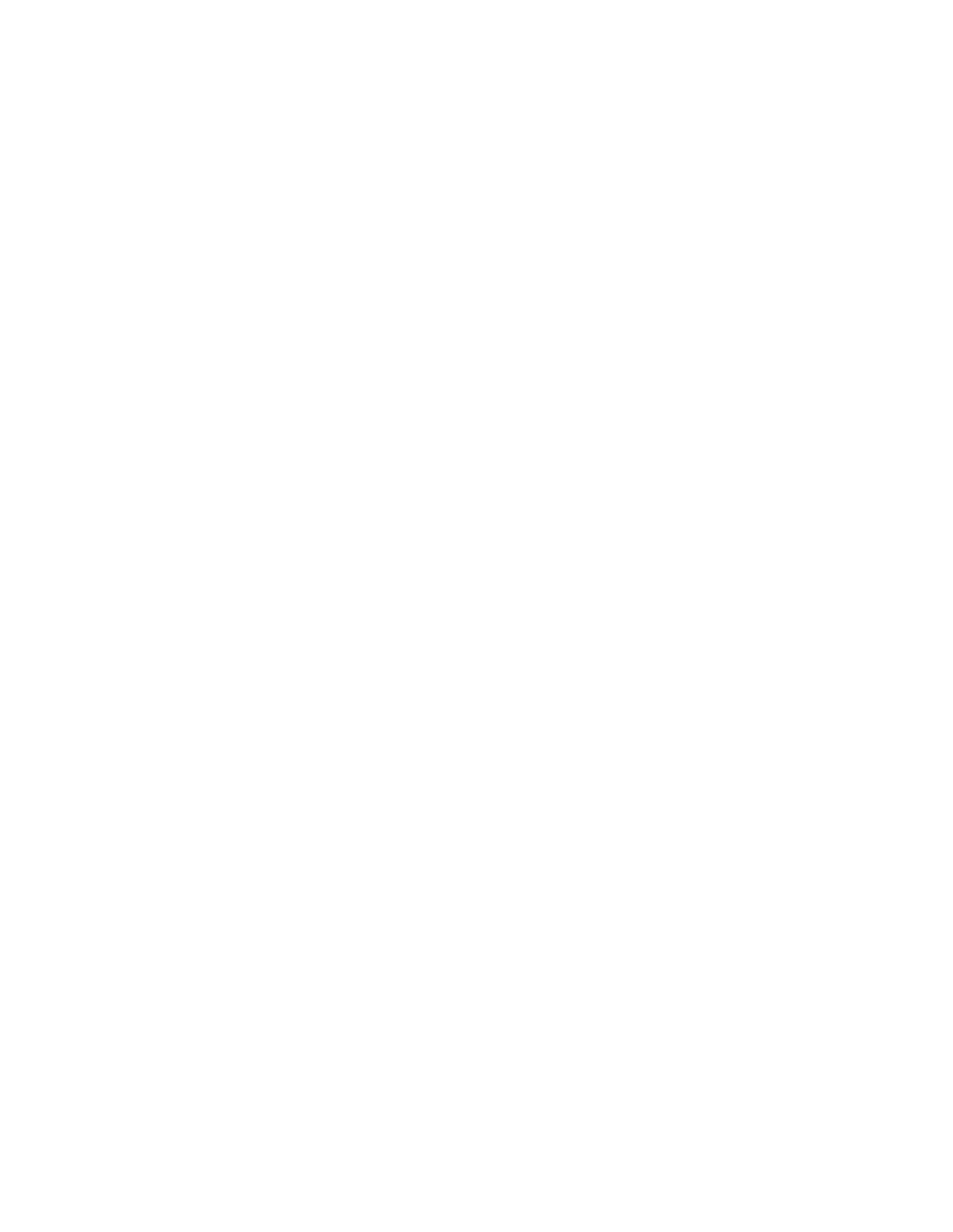# **Statement by the Honorable SUZUKI Shunichi Governor of the IMF for Japan at the Forty-Fifth Meeting of the International Monetary and Financial Committee (April 21st, 2022)**

#### **1. The Global Economy and the Japanese Economy**

Russia's aggression against Ukraine is a unilateral attempt to change the status quo by force and a blatant violation of international law that undermines the foundations of the international order. Moreover, atrocities against civilians are breaches of international humanitarian law and war crimes. Maintaining peace is indispensable for international economic and social cooperation, and Russia's acts in violation of this are absolutely intolerable. Japan vehemently condemns these acts.

To overcome the current challenges, multilateral cooperation based on law and trust is even more important. Japan expects the IMF to continue its central role in stabilizing the international monetary and financial system. We commend the IMF for its prompt disbursement of \$1.4 billion to Ukraine under the Rapid Financing Instrument (RFI) and strongly encourage the IMF to continue to fulfill its catalytic role as the lender of last resort, in cooperation with Multilateral Development Banks (MDBs).

#### **Global Economy**

Following the COVID-19 pandemic, government debt remains at historically high levels. There are also concerns about scarring to the global economy, which will reduce the potential growth rate of developing countries including through loss of human capital. Furthermore, Russia's aggression against Ukraine is causing significant negative impacts on the global economy. This includes further disruptions of supply chains, soaring prices of energy and food, destabilization of financial markets, and an increase in the number of evacuees and internally displaced people, in addition to security issues. These negative impacts make it even more difficult to advance our policy agenda that the international community has been tackling. For example, given soaring energy and commodity prices, countries with limited policy space find it more difficult to support vulnerable groups and rebuild fiscal buffers at the same time. Moreover, central banks face a tradeoff between curbing inflation and recovery from the pandemic. There are also concerns that energy security issues will delay structural reforms that are essential for sustainable growth, including responses to climate change.

In this context, member countries are asked to respond flexibly to the current crisis, including through credible fiscal rules that create policy space, targeted fiscal policy that supports vulnerable households, and monetary policy that fosters price stability. Once the recovery is firmly established, ensuring long-term fiscal sustainability is also essential.

#### **Japanese Economy**

While the impact of the pandemic remains, for instance, in services consumption, the Japanese economy continues to pick up as corporate production and earnings improve amid the normalization of economic and social activities. This trend is expected to continue, but we need to pay close attention to downside risks due to the ongoing impact of COVID-19, and the situation in Ukraine. Against this backdrop, the government will compile comprehensive emergency measures to promote urgent and flexible responses that addresses the impact of soaring prices, including for oil and commodity, on people's lives and economic activities.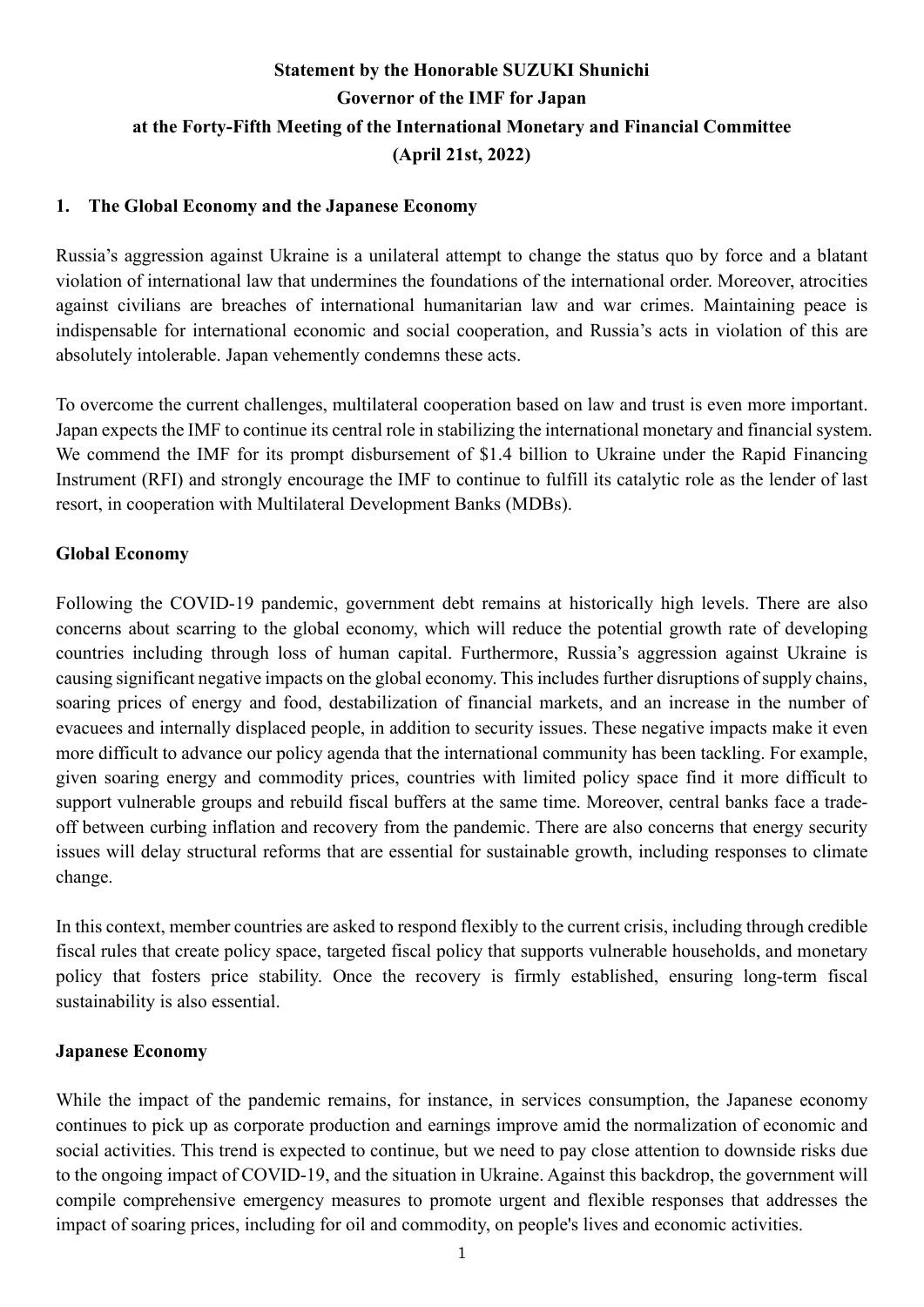#### **2. Our Expectations to the IMF: Responding to Challenges Developing Countries are Facing**

In addition to the current challenges mentioned above, developing countries need to urgently address mediumto long-term structural challenges such as climate change and digitalization. Japan strongly supports the IMF to enhance its support to developing countries facing these complex challenges.

#### **Debt Issues**

Given even greater debt sustainability risks, developing countries need to ensure stable capital flows along with sound macroeconomic management to prevent future crises and achieve sustainable economic growth. In this regard, it is important to closely watch developing countries so that they do not borrow beyond their capacity to repay. For countries already facing debt vulnerabilities, we should implement debt treatments as swiftly as possible under the Common Framework. Japan strongly encourages the IMF to play its role in this, including by fostering an understanding among both creditor and debtor countries on the importance of our respective efforts.

To improve transparency and accuracy of debt data, we also urge the IMF and the World Bank to further strengthen capacity-building support for debtor countries, while encouraging creditor countries' cooperation to secure accurate debt data. These efforts enable more accurate Debt Sustainability Analyses and contribute to informed policy decisions by both debtor and creditor countries. Japan also looks forward to the work by the IMF and the World Bank to develop guidelines for the use of collateralized debt.

### **SDR Channeling and Resilience and Sustainability Trust (RST)**

SDR channeling is an important means of supporting vulnerable countries. To further advance this global initiative, Japan pledges to channel 20% of our newly allocated SDRs. We also welcome the new establishment of the RST.

When addressing climate change and pandemic preparedness through the RST, close cooperation with the World Bank, with profound expertise in these areas, is important. Ensuring the liquidity and safety of the SDR as a foreign reserve asset is also necessary. In this regard, it is essential to secure Preferred Creditor Status (PCS) so that RST lending is excluded from debt restructuring.

If PCS is secured, Japan will contribute SDRs worth USD 1 billion and a proportional amount of reserves as an initial contribution to the RST.

Going forward, SDR channeling is expected to boost the demand for SDR trading. Member countries that channel SDRs should also contribute fairly to SDR transactions through the Voluntary Trading Arrangements. We look forward to the IMF's efforts to this end.

#### **Climate Change**

Among responses to ongoing difficult challenges, climate change remains a pressing issue that all countries must address with a sense of urgency. Japan asks the IMF to support member countries' efforts in achieving net zero by 2050, in collaboration with other international organizations while leveraging their respective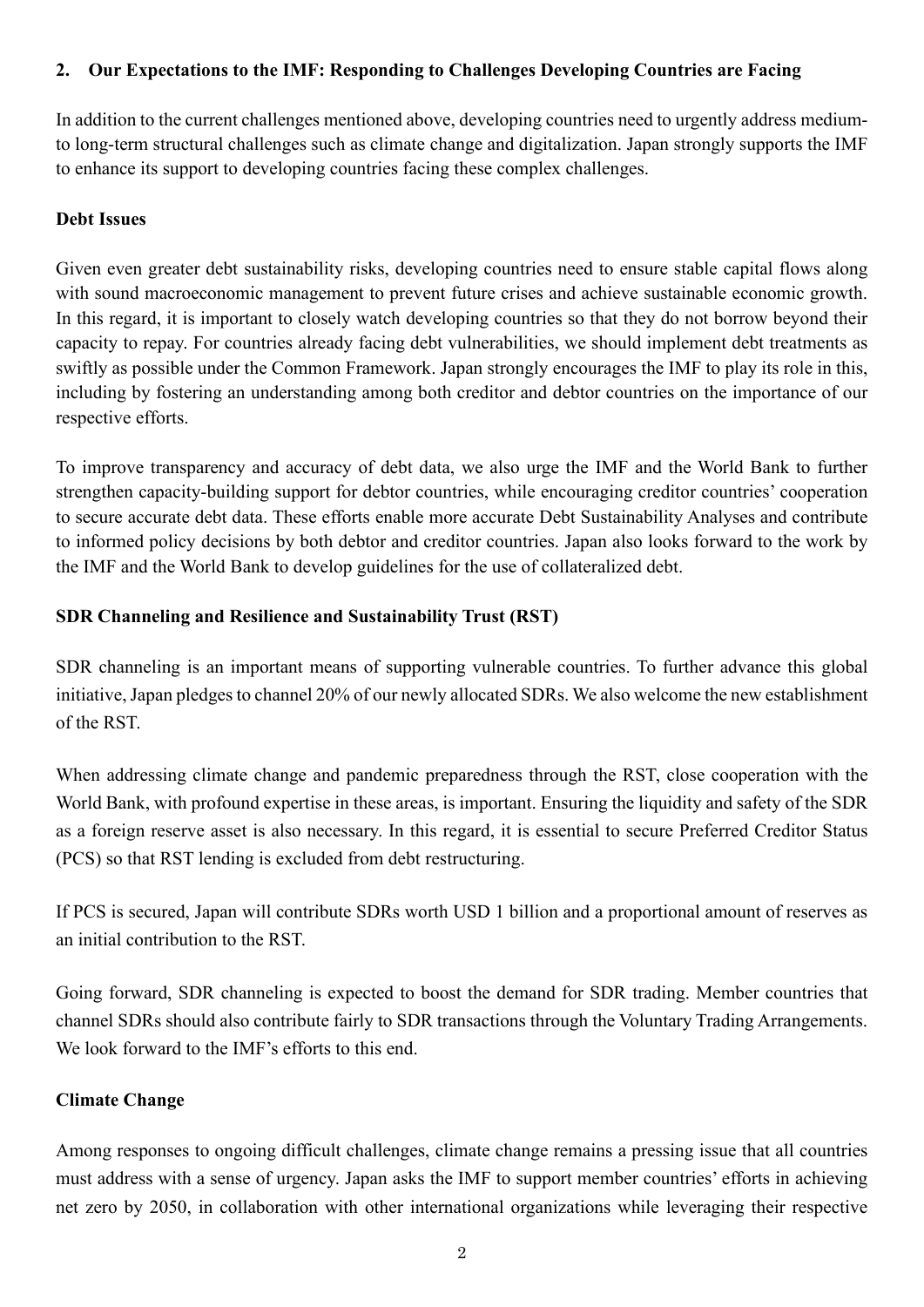comparative advantage.

Given that the ultimate goal of the international community is to reduce greenhouse gas emissions to net zero, the focus of analysis and comparison should be on the impact of mitigation measures on carbon intensity, not the cost imposed by mitigation measures. Accordingly, we urge the IMF to deepen its intellectual contribution that helps member countries choose the best mix of mitigation policies under various circumstances, instead of prejudging or promoting particular policy measures such as a carbon tax. We also ask the IMF to support member countries with a combination of various tools including lending through the RST, surveillance, capacity development, and data management.

#### **Capacity Development – Digital Money and Fragile and Conflicted-Affected States (FCS) –**

Without proper design and regulation, Central Bank Digital Currencies (CBDCs) and other forms of digital money can be a risk to financial stability and the international monetary system, as well as a source of concern for money laundering and sanctions evasion. In this context, Japan strongly supports the IMF's work in this field as part of its core mandate. Accordingly, Japan established the Digital Money Window under the Japan Subaccount for Selected Fund Activities (JSA) and has made a new contribution of USD 15 million. We will utilize this window mainly to (1) identify high-risk countries/regions and provide necessary capacity building after stocktaking member countries' considerations on CBDCs and degree of digital money penetration, and (2) deepen the analytical work that the IMF should undertake in line with its mandate.

Furthermore, Japan supports the IMF's efforts to further integrate its capacity development with its surveillance and lending activities, while remaining agile to support members in implementing crisis-related responses, addressing vulnerabilities, and strengthening institutional capacity. Japan, having been actively supporting FCS, values the importance of the country-tailored approach, which is highlighted in the newly approved IMF FCS strategy. Japan, as a leading donor of the IMF's capacity development for many years, will continue to provide proactive support in this area.

#### **3. Our Expectations to the IMF: Other Important Policy Matters**

#### **The 16th General Review of Quotas (GRQ)**

On the discussions of the 16th GRQ, Japan's priorities are the following five points.

First, it should be noted that even in an emergency situation like the current pandemic, the New Arrangements to Borrow (NAB) have not been activated due to support from MDBs and policy responses by member countries. Given this, when estimating the demand for financing needs, the IMF should make realistic estimates rather than drawing on overly pessimistic scenarios.

Second, the IMF's financing gaps fluctuate considerably depending on the situation (non-crisis or mid-crisis) and the scale of the crisis. If the IMF uses only quota resources to cover all the financing gaps, member countries will be required to inefficiently set aside part of their reserves for quotas even in normal times. Therefore, the IMF should respond to tail risks with borrowed resources and include them as a permanent